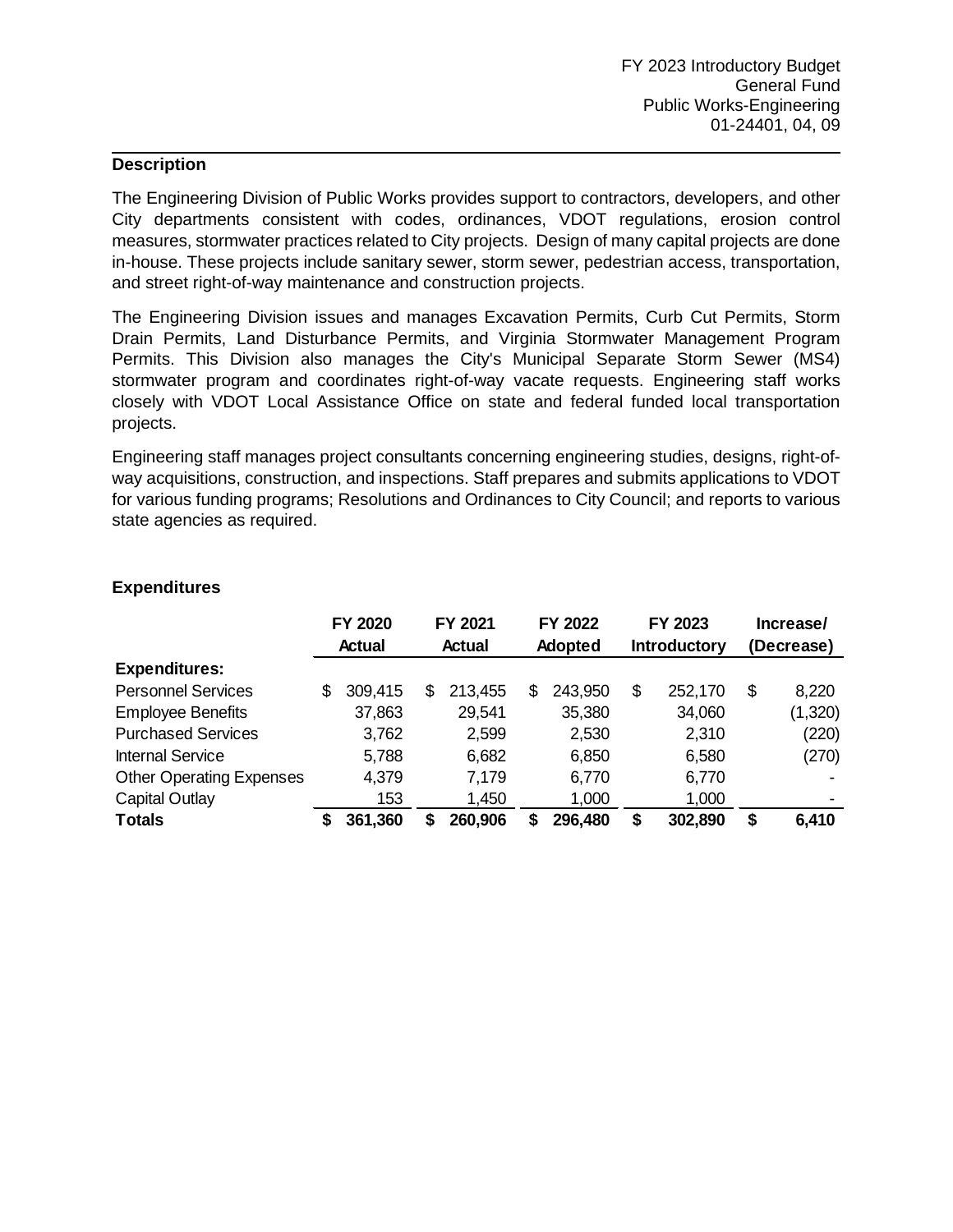## **Personnel**

Engineering is funded primarily from the State Highway Maintenance Funds, General Fund, and Capital Improvement Projects. The majority of projects are funded by the Capital Improvements Program and/or federal and state funding provided from special grant projects.

|                                     | FY 2020     | FY 2021     | FY 2022     | FY 2023     |
|-------------------------------------|-------------|-------------|-------------|-------------|
| <b>Position Title</b>               | <b>FTEs</b> | <b>FTEs</b> | <b>FTEs</b> | <b>FTEs</b> |
| <b>CONSTRUCTION INSPCTNS SPRVSR</b> |             |             | 0.250       | 0.250       |
| <b>SR ENGINEERING TECHNICIAN</b>    |             |             |             | 0.500       |
| ENGINEERING TECHNICIAN              |             | 0.500       | 0.500       | 1.000       |
| SR PUBLIC WORKS GIS/CAD TECH        | 0.500       | 0.250       | 0.250       | 0.250       |
| SURVEY PARTY SUPERVISOR             |             | 0.500       | 0.500       | 0.500       |
| <b>PUBLIC WORK PROJECT ENGINEER</b> | 2.000       | 1.000       | 0.500       |             |
| <b>PUBLIC WORKS CHIEF ENGINEER</b>  | 1.000       | 0.750       | 0.750       | 0.750       |
| <b>PW PROJECT MANAGER</b>           | 0.500       | 0.500       | 0.500       | 0.500       |
| ASST DIR OF PUBLC WRKS/CTY ENG      | 0.500       | 0.250       | 0.250       | 0.250       |
| <b>ACCOUNTANT II</b>                | 0.100       | 0.100       | 0.100       | 0.100       |
| <b>SECRETARY</b>                    | 0.400       | 0.400       | 0.400       | 0.400       |
| <b>Total</b>                        | 5.000       | 4.250       | 4.000       | 4.500       |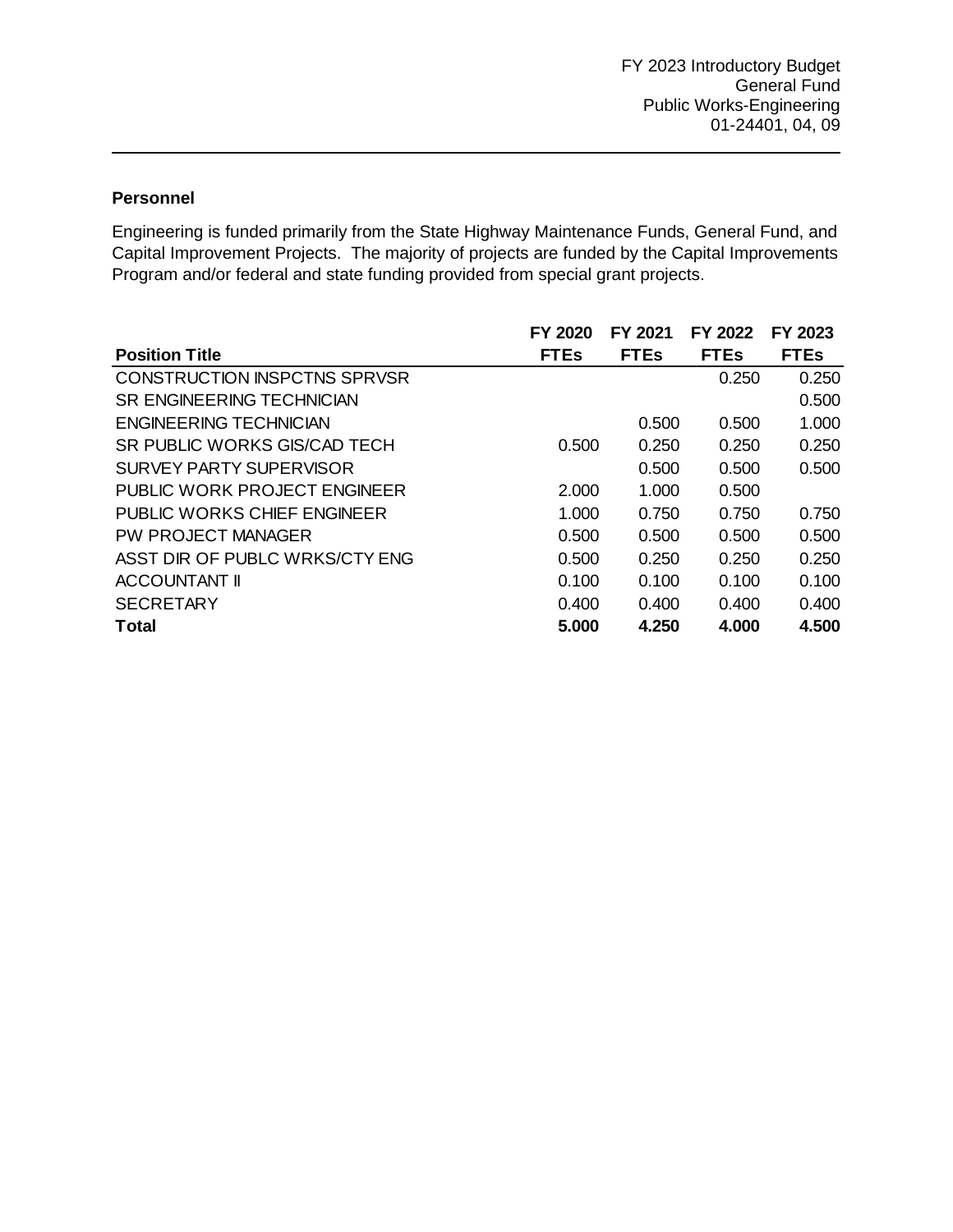The Street Maintenance Division of Public Works provides maintenance and repair support to other departments as required. Streets and grounds maintenance crews maintain City properties such as trails, parking lots, landscaping, landfill, compost site, alleys, and other City property. Since the Street Maintenance Division has construction capability, it also installs storm drains as required and makes repairs to sewer lines as needed.

#### **Expenditures**

|                                 |    | FY 2020 |    | FY 2021 |   | FY 2022 |    | FY 2023             | Increase/    |
|---------------------------------|----|---------|----|---------|---|---------|----|---------------------|--------------|
|                                 |    | Actual  |    | Actual  |   | Adopted |    | <b>Introductory</b> | (Decrease)   |
| <b>Expenditures:</b>            |    |         |    |         |   |         |    |                     |              |
| <b>Personnel Services</b>       | \$ | 136,762 | \$ | 161,855 | S | 289,420 | \$ | 325,310             | \$<br>35,890 |
| <b>Employee Benefits</b>        |    | 17,454  |    | 24,456  |   | 38,320  |    | 39,910              | 1,590        |
| <b>Purchased Services</b>       |    | 32,522  |    | 82,673  |   | 43,980  |    | 44,130              | 150          |
| <b>Internal Service</b>         |    | 77,548  |    | 108,929 |   | 129,920 |    | 127,110             | (2,810)      |
| <b>Other Operating Expenses</b> |    | 62,509  |    | 69,040  |   | 55,300  |    | 55,300              |              |
| <b>Capital Outlay</b>           |    |         |    |         |   | 400     |    | 400                 |              |
| <b>Totals</b>                   | S  | 326,795 | S  | 446,953 | S | 557,340 | S  | 592,160             | \$<br>34,820 |

#### **Personnel**

The Streets Maintenance Division's primary responsibility is the public right-of-way; however the Division is also supported by the General Fund for non-VDOT services including seasonal lighting, city buildings grounds maintenance, trails, parking lots, non-VDOT stormdrains/alleys, and other maintenance on City property.

|                                      | FY 2020     | FY 2021     | FY 2022     | FY 2023     |
|--------------------------------------|-------------|-------------|-------------|-------------|
| <b>Position Title</b>                | <b>FTEs</b> | <b>FTEs</b> | <b>FTEs</b> | <b>FTEs</b> |
| <b>TRAINING &amp; SAFETY MANAGER</b> | 0.155       | 0.150       | 0.150       | 0.150       |
| <b>APPLICATIONS SPECIALIST I</b>     |             | 0.105       | 0.100       | 0.100       |
| <b>PUBLIC SERVICE WORKER</b>         |             |             | 0.330       | 0.600       |
| PUBLIC SERVICE WORKER/OPERATOR       | 3.555       | 2.460       | 1.740       | 0.600       |
| <b>GROUNDSKEEPER</b>                 | 0.360       | 0.360       |             | 0.180       |
| <b>MOTOR EQUIPMENT OPERATOR I</b>    | 1.265       | 1.620       | 2.310       | 1.200       |
| <b>MOTOR EQUIPMENT OPERATOR II</b>   | 1.265       | 1.410       | 1.260       | 2.310       |
| <b>MOTOR EQUIPMENT OPERATOR III</b>  | 0.620       | 0.150       |             | 0.600       |
| <b>HEAVY EQUIPMENT OPERATOR</b>      |             | 0.600       | 0.300       | 0.450       |
| PW CREW SUPERVISOR                   | 0.645       | 0.630       | 0.630       | 0.630       |
| <b>GENERAL SUPERVISOR</b>            | 0.490       | 0.690       | 0.480       | 0.480       |
| DIVISION DIRECTOR OF STREETS         | 0.155       | 0.150       | 0.150       | 0.150       |
| Total                                | 8.510       | 8.325       | 7.450       | 7.450       |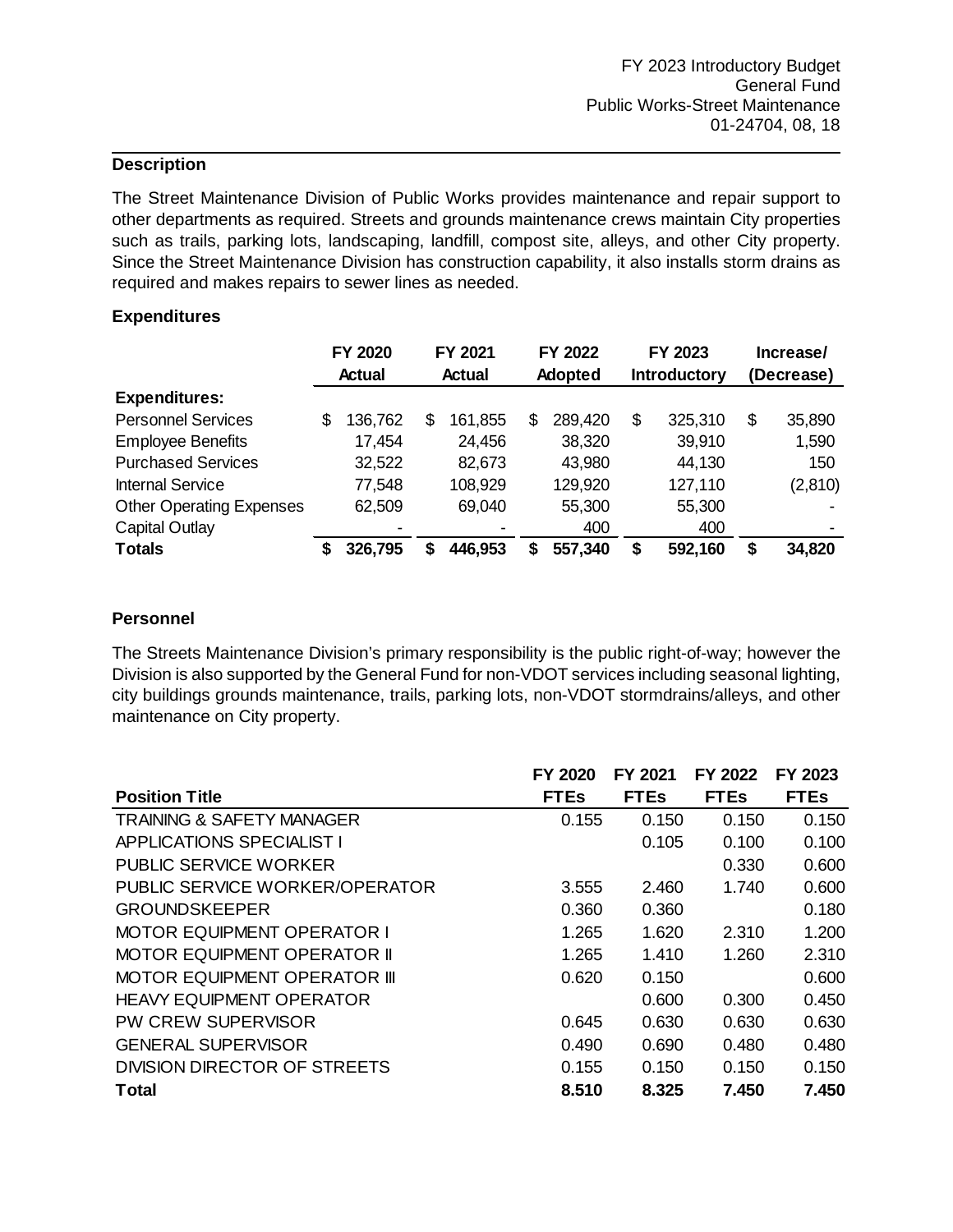The Building Maintenance Division of Public Works provides maintenance for public buildings and includes general building repair such as painting, electrical, plumbing, carpentry, furniture/office moving, snow removal of parking lots and sidewalks, JTI Fountain maintenance, mechanical equipment, heating and air conditioning, pest control, emergency generator maintenance, fire sprinkler maintenance, fire/security alarm maintenance/monitoring, elevator maintenance and inspection, and custodial. Utilities, insurance, and service maintenance contracts are also paid from Building Maintenance funds.

Custodial services are provided by contractor and in-house staff for numerous city occupied buildings. Building Maintenance Division also provides maintenance services for IDA buildings and properties including weekly building checks, building repair, electrical, plumbing, and carpentry as needed.

|                                 | FY 2020<br>Actual |             | FY 2021<br><b>Actual</b> |             | FY 2022<br>Adopted |             | FY 2023<br><b>Introductory</b> |           | Increase/<br>(Decrease) |          |
|---------------------------------|-------------------|-------------|--------------------------|-------------|--------------------|-------------|--------------------------------|-----------|-------------------------|----------|
| <b>Expenditures:</b>            |                   |             |                          |             |                    |             |                                |           |                         |          |
| <b>Personnel Services</b>       | S                 | 634,098     | \$                       | 659,862     | \$                 | 793,360     | \$                             | 846,580   | \$                      | 53,220   |
| <b>Employee Benefits</b>        |                   | 84,172      |                          | 104,627     |                    | 110,670     |                                | 111,430   |                         | 760      |
| <b>Purchased Services</b>       |                   | 614,989     |                          | 494,261     |                    | 574,360     |                                | 563,360   |                         | (11,000) |
| <b>Internal Service</b>         |                   | 787,812     |                          | 807,169     |                    | 850,770     |                                | 994,810   |                         | 144,040  |
| <b>Other Operating Expenses</b> |                   | 109,287     |                          | 125,457     |                    | 151,290     |                                | 164,980   |                         | 13,690   |
| <b>Capital Outlay</b>           |                   | 42,592      |                          | 1,254       |                    | 1,300       |                                | 1,300     |                         |          |
| Reimbursement                   |                   | (42, 315)   |                          | (32,610)    |                    | (32, 580)   |                                | (36, 320) |                         | (3,740)  |
| <b>Totals</b>                   |                   | \$2,230,635 |                          | \$2,160,020 |                    | \$2,449,170 | S                              | 2,646,140 | S                       | 196,970  |

#### **Expenditures**

### **Personnel**

Building maintenance staff are funded by the General Fund or Capital Improvement Projects for major repairs and renovations. Budgeted salary is distributed among the General Fund accounts based on actual data reporting in past years. Custodial staff for all buildings are funded in one General Fund account.

|                                       | FY 2020     | FY 2021     | FY 2022     | FY 2023     |
|---------------------------------------|-------------|-------------|-------------|-------------|
| <b>Position Title</b>                 | <b>FTEs</b> | <b>FTEs</b> | <b>FTEs</b> | <b>FTEs</b> |
| <b>CUSTODIAN</b>                      | 8.000       | 8.000       | 8.000       | 8.000       |
| <b>SENIOR CUSTODIAN</b>               | 1.000       | 1.000       | 1.000       | 1.000       |
| CUSTODIAN SUPERVISOR                  | 1.000       | 1.000       | 1.000       | 1.000       |
| <b>GENERAL SUPERVISOR</b>             | 1.000       | 1.000       | 1.010       | 1.000       |
| <b>BUILDLING MAINTENANCE MECHNC I</b> |             |             |             | 1.000       |
| <b>BUILDING MAINTENANCE MECH II</b>   | 7.000       | 7.000       | 7.070       | 3.000       |
| <b>BUILDING MAINTENANCE MCHNC III</b> |             |             |             | 3.000       |
| DIVISION DIRECTOR OF BUILDINGS        | 1.000       | 1.000       | 1.000       | 1.000       |
| <b>Total</b>                          | 19.000      | 19,000      | 19.080      | 19.000      |